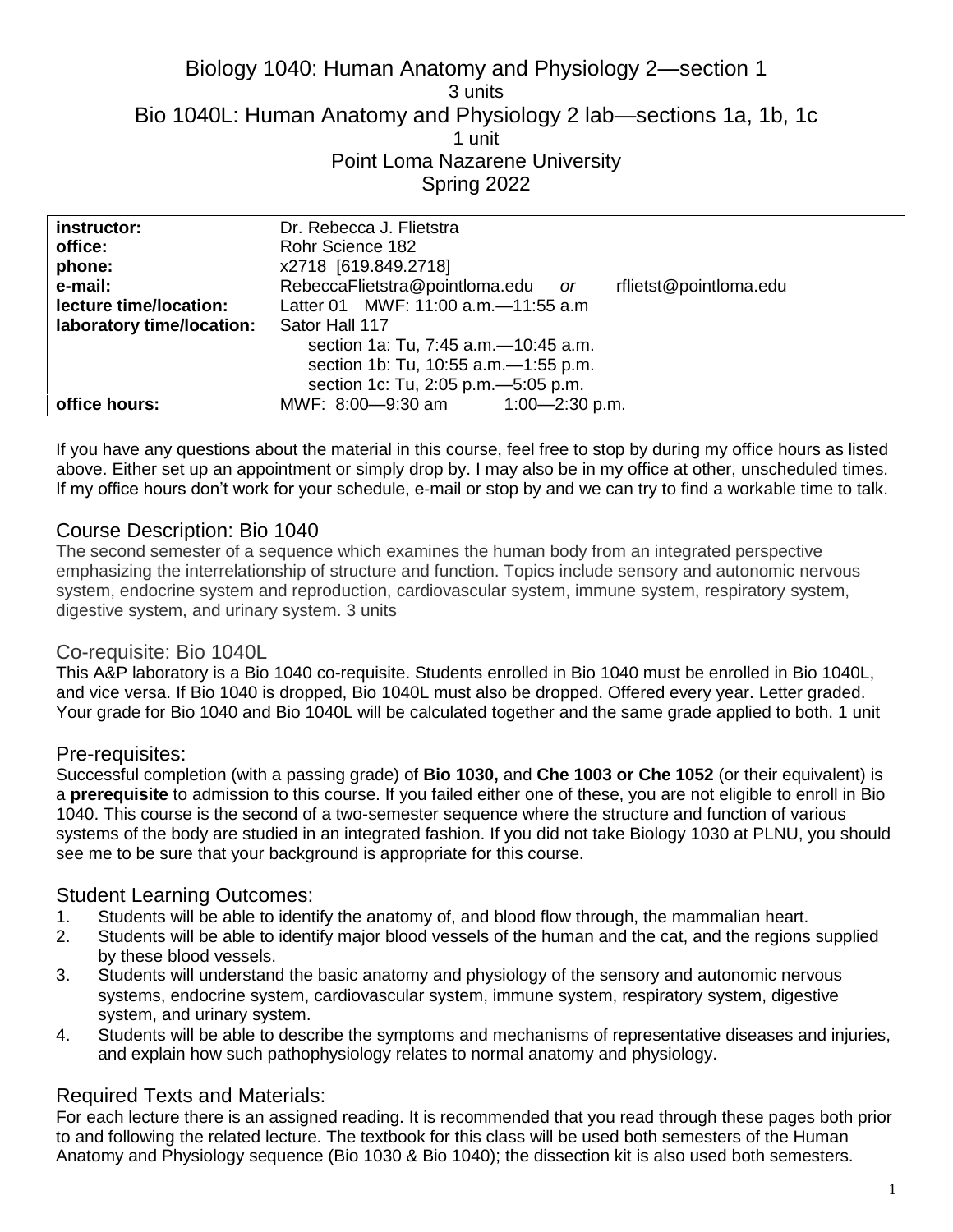Amerman, *Human Anatomy and Physiology* (2nd ed.), Pearson, 2019. Bundled with *Mastering A&P*

The following materials are required for work in various laboratories:

Dissecting kit (available at bookstore)

Old shirt or coat for dissecting work

For this course you will need to access two websites:

Canvas.pointloma.edu

*This website will be your source for all lecture and laboratory handouts.*

www.masteringaandp.com

*This website is available through your textbook—either included in the price of a new textbook, or a separate purchase with a used textbook. This website will serve as a resource for images and study guides, as well as the site you will use to access on-line quizzes.*

#### Evaluation:

#### **based on an expected 1200+ total points**

Your grade for Bio 1040 and Bio 1040L will be calculated together and the same grade applied to both.

#### **Lecture points: at least 840 points**

- 1) 5 non-cumulative exams (100 points/exam) = 500 points
- 2) 6 in-class quizzes (15 points/quiz) = 90 points
- $3)$  20-25 on-line quizzes (5 points/quiz) = 100-125 points
- 3) one final, cumulative exam = 150 points
- 4) up to 50 points possible from unannounced in-class assignments

#### **Laboratory points: 360 points**

- 1) 11 lab quizzes (10 points/quiz + 10 points) = 120 points
- 2) 7 lab exercises (20 points/exercise) = 140 points
- $3$  circulatory system lab practical = 100 points

#### **Your letter grade will be determined from your cumulative percent score as follows:**

| $A: 93.0 - 100\%$  | $B - 80.0 - 82.99$   | $D_{+}$ : 67.0 - 69.99 |
|--------------------|----------------------|------------------------|
| $A: 90.0 - 92.99$  | $C_{+}$ : 77.0-79.99 | $D: 63.0 - 66.99$      |
| $B + 87.0 - 89.99$ | $C: 73.0 - 76.99$    | $D-$ : 60.0 - 62.99    |
| $B: 83.0 - 86.99$  | $C-$ : 70.0-72.99    | $F: \leq 59.99$        |

- 
- 
- 

# Extra Credit:

**45 points**—Although you only need to take six quizzes for class credit, up to nine quizzes (each worth 15 points) will be administered during the semester. When calculating your grades, every third quiz will be considered "extra credit", as reflected in your cumulative score. By taking all of the quizzes (and doing well), you could potentially earn 135 points out of 90 points.

### Lecture Participation:

### Taking Notes:

For each topical section I will make an outline available on Canvas (canvas.pointloma.edu) at least two days prior to the first lecture for that topic. If possible, save a tree by printing these outlines as double-sided copies.

# Studying:

It is highly recommended that you study at least 2-3 hours for every credit hour. Since Bio 1040 + Bio 1040L are worth four credits, **you should be studying 8—12 hours every single week**—and not just the week prior to an exam or practical. This studying should also be spread out during each week, not simply occurring before Friday's quiz. While studying includes reading the assigned text, you should concentrate on the lecture material presented in class. Make sure that you not only *memorize* the information, but that you also *understand* the material.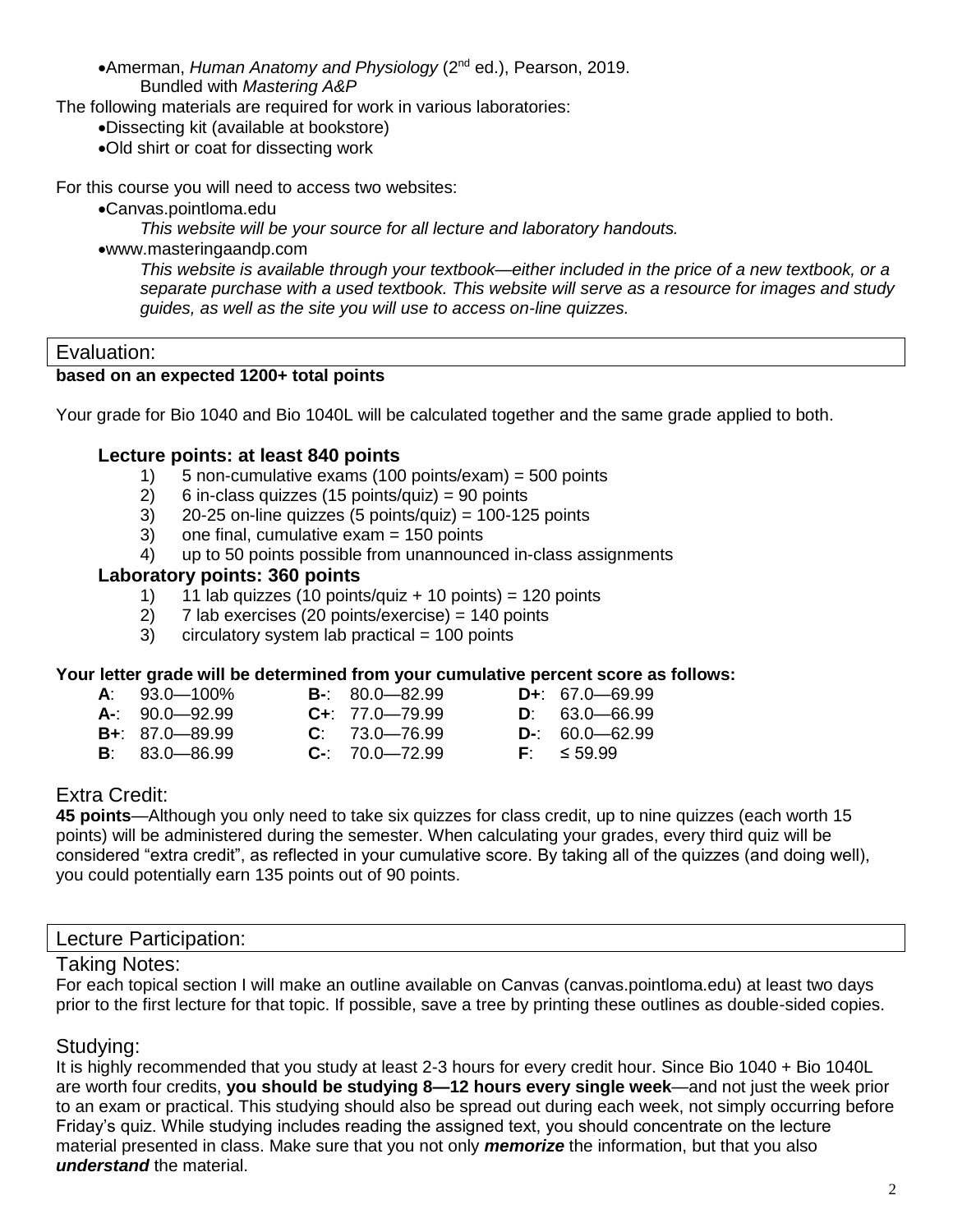# State Authorization:

State authorization is a formal determination by a state that Point Loma Nazarene University is approved to conduct activities regulated by that state. In certain states outside California, Point Loma Nazarene University is not authorized to enroll online (distance education) students. If a student moves to another state after admission to the program and/or enrollment in an online course, continuation within the program and/or course will depend on whether Point Loma Nazarene University is authorized to offer distance education courses in that state. It is the student's responsibility to notify the institution of any change in his or her physical location. Refer to the map on [State Authorization](https://www.pointloma.edu/offices/office-institutional-effectiveness-research/disclosures) to view which states allow online (distance education) outside of California.

# Tutoring:

Tutors have been assigned to this class and they are available for individual and group tutoring. You can sign up for individual tutoring at<https://www.pointloma.edu/offices/tutorial-services> Use this link to sign in with Brainfuse, the program the Tutorial Center uses to schedule tutoring sessions. Review sessions will be held on Wednesdays; the times and locations of these review sessions will be announced in class.

# On-Line Quizzes:

Unless you've purchased a different edition, your textbook comes with a free, 2-year access to Mastering A&P. If you are using a different version of the text, you will need to purchase this separately (MasteringAandP.com; choose Amerman, Human Anatomy & Physiology, 1e). This website is used both semesters in all sections of Bio 1030/Bio 1040.

Unless explicitly announced in class, every Monday and Wednesday of this semester you will need to take a simple 5-point on-line quiz. This quiz is intended to help you keep up with all the material we are covering in class. Each quiz may cover material from the day's lecture, previous material, and even some textbook material that will not be covered in class (but may be covered on quizzes and exams). **Each quiz will be available from noon of Monday or Wednesday to 7:59 a.m. the next morning.**

For this semester, use the following to identify and correctly log-in to the site:

| textbook      | Amerman Human Anatomy @ Physiology 2 <sup>nd</sup> edition |
|---------------|------------------------------------------------------------|
| I course name | Bio 1040 sec 1 PLNU 2022                                   |

Although each quiz is open-book, it is highly recommended that you read the chapter associated with the day's lecture ahead of time. Indeed, you will be better able to learn the material if these quizzes you first study the material, then try to take the quiz without referring to your notes or textbook.

Feel free to take notes while you take these quizzes, but please DO NOT copy down questions and their answers, and DO NOT share answers with other members of the class. These quizzes are intended to help you and your classmates learn the material, so please do not undermine this goal by cheating.

# In-Class Quizzes:

On the Fridays that do not have an exam, a **15-point quiz** will be administered at the start of class. These quizzes will consist of short answer and essay questions. The material covered by each quiz will be announced on the previous Wednesday. For each quiz, **10-12 points** will cover new material and **3-5 points** will cover previously studied material. These quizzes have a time limit, so if you are late for class, you will have less time. These quizzes are **not** intended to give you "easy points", but are designed to help **focus your studying**. In general, these quizzes will be returned and discussed on the following Monday.

# Exams:

The dates on which exams will be administered are indicated in the lecture schedule below. Exams can only be rescheduled with advance notice and with a valid reason, such as illness (requiring a signed statement from a physician) or a school-related activity (requiring prior notification from the administration and the student). **The final cannot be rescheduled. This semester the final will be given on Monday, May 2, 10:30 a.m.— 1:00 p.m.**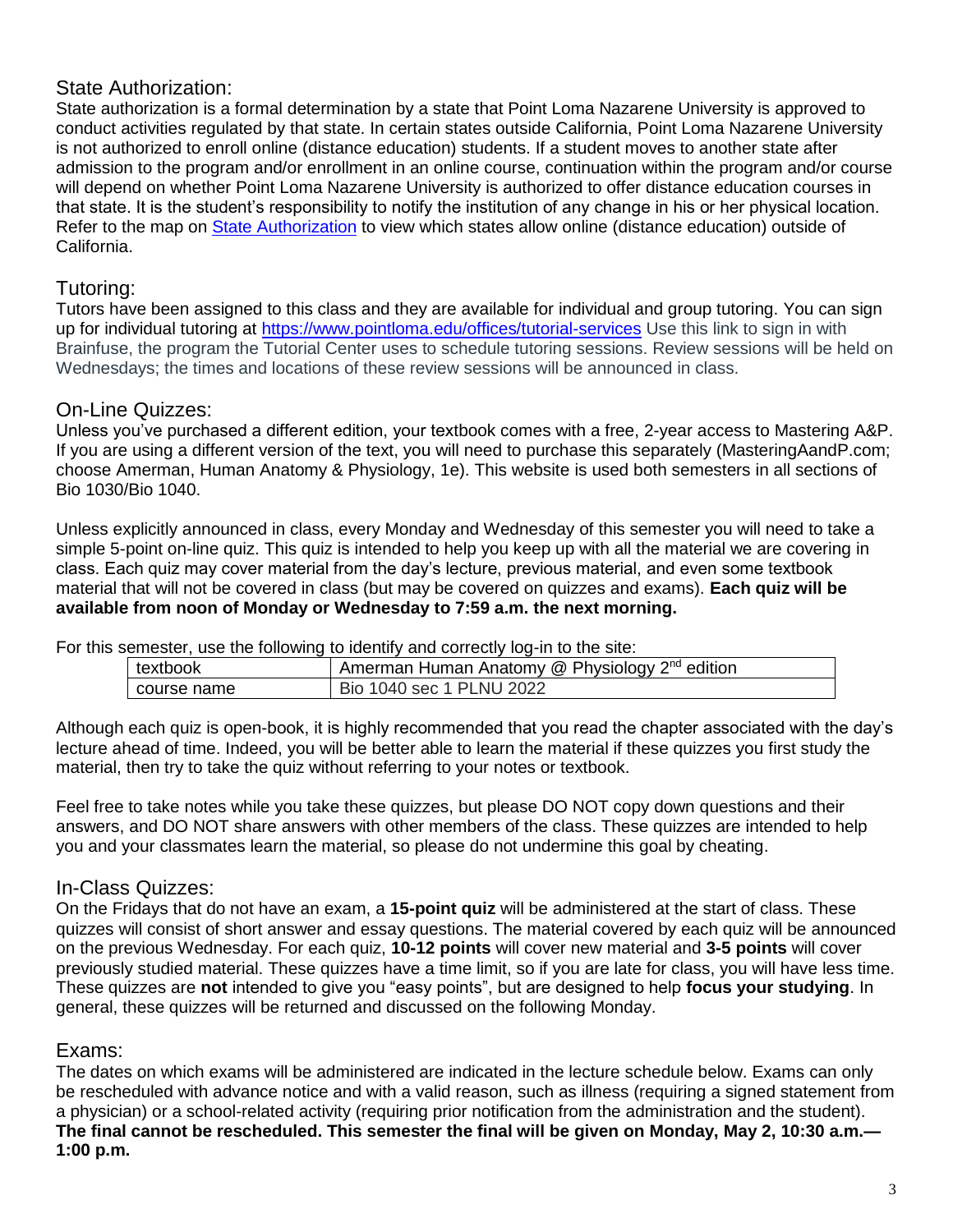Lecture exams will cover the material given in class as indicated in the syllabus.

Each exam will be composed of 40 multiple-choice questions (80 pts total) and 20 points of short answer/essay questions.

Exams will be administered on Canvas, using Honorlock. You will need to take your laptop to class for each exam. Unless given special permission (such as taking the exam through the EAC), you will not receive credit for an exam taken remotely.

# Laptop Policy:

On occasion, we will use laptop computers in the lab. In the classroom, however, laptops tend to interfere with your education and can serve as a distraction for your neighbors. Numerous studies (some highlighted here) have confirmed that classroom laptop use can be detrimental to learning. For this reason, I do not allow the use of laptops or other electronic devises in the classroom, with the exception of exams.

- 1. Laptops and other electronic devises enable more than just note-taking, introducing numerous distractions (web-surfing, homework for other classes, social media, etc.) for you and your neighbors. You may think that you can multitask, but studies show you can't. [http://www.slate.com/articles/health\\_and\\_science/science/2013/05/multitasking\\_while\\_studying\\_divided](http://www.slate.com/articles/health_and_science/science/2013/05/multitasking_while_studying_divided_attention_and_technological_gadgets.html) attention and technological gadgets.html
- 2. As already mentioned, using your laptop in class can be less than neighborly. Your classmates' grades can also suffer due to the distracting pull of the laptop. <https://www.sciencedirect.com/science/article/pii/S0360131512002254>
- 3. Writing is a more effective way of learning material than is typing. With typing, each letter is pretty much the same thing for the brain. Writing, however, uses different muscle groups with each word and encourages the brain to integrate material during the writing process. Typing may be easy and fast, but by making the brain passive, it discourages learning.

<https://www.npr.org/2016/04/17/474525392/attention-students-put-your-laptops-away>

4. Using electronic devises in class also impairs long-term retention, with one study suggesting that cellphone use in class can lower one's grade by half a letter grade. [https://www.insidehighered.com/news/2018/07/27/class-cellphone-and-laptop-use-lowers-exam-scores](https://www.insidehighered.com/news/2018/07/27/class-cellphone-and-laptop-use-lowers-exam-scores-new-study-shows)[new-study-shows](https://www.insidehighered.com/news/2018/07/27/class-cellphone-and-laptop-use-lowers-exam-scores-new-study-shows)

# Laboratory Participation:

# Attendance:

**Attendance is mandatory**. You must stay for the **entire scheduled laboratory period** unless dismissed by the instructor. If you do not attend or fail to complete the scheduled laboratory, you will not receive any credit for that particular lab. This penalty also applies to the dissection labs. Individuals who do not fully participate in the dissection labs will have 25 points subtracted from their lab practical score for each laboratory dissection period missed. If participation in a school-sponsored activity or illness prevents you from attending your scheduled lab section during a particular week you *might* be able to attend another lab section during that same week. Such a switch requires the **prior** permission of the lab instructor and should not be viewed as an automatic privilege.

# Laboratory Handouts:

Prepare for the laboratory exercise by reading the materials supplied ahead of time. Laboratory exercises will be posted on Canvas (canvas.pointloma.edu) at least one week prior to the lab. If possible, save a tree by printing these lab hand-outs as double-sided copies.

# Textbook and Lecture Notes:

The lab exercises and write-up often refer to material found in your textbook and in the lecture notes. Both sources, therefore, should be brought to lab each week.

# Laboratory Quizzes:

As indicated on the lab schedule, quizzes will be administered at the start of most laboratory sections. If you are late for lab, you will not be given the opportunity to take any missed quiz.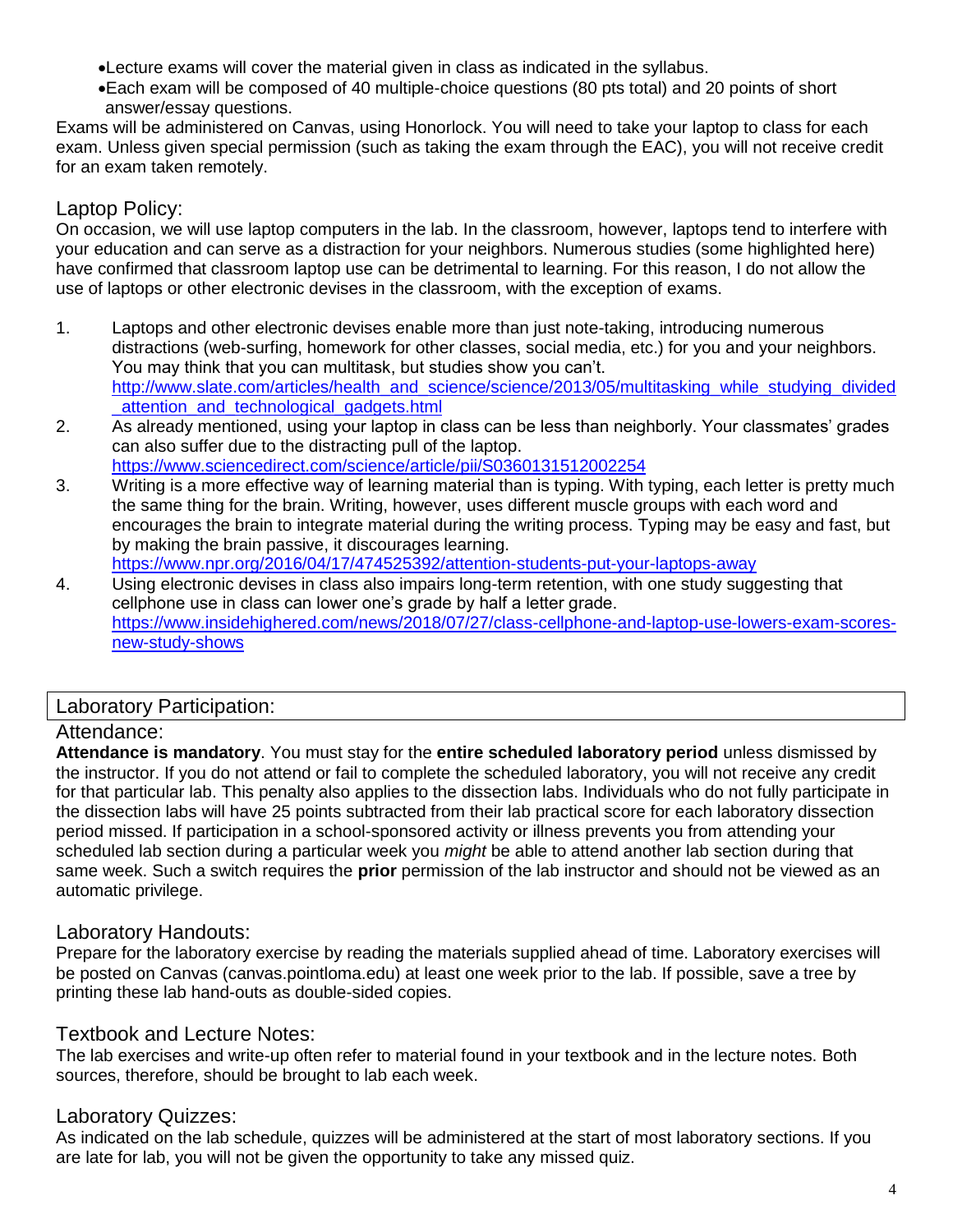### Circulatory System Practical:

The circulatory system laboratory practical is scheduled for **Tuesday, March1** and will be administered in the one-hour blocks during normal school hours. Prior to the exam, you will be asked to indicate which time(s) are amenable to your schedule. If you anticipate conflicts, please do your best to clear them prior to the circulatory system labs. The circulatory system laboratory practical will be worth **100 points**.

### Laboratory Assignments:

Laboratory assignments will be due at the end of the lab period. You **cannot** hand in a laboratory write-up for a lab you did not attend. It is important that you recognize that these laboratory write-ups must **reflect your own work**, and not someone else's. This means that you can—and should—discuss the assignment with your classmates, but that you cannot copy their answers. Students who hand in identical assignments will not be given any credit for that particular assignment.

#### Laboratory Safety and Clean-Up:

**No food (including gum) or water in the laboratory**.

**Keep all backpacks and other personal materials either on the lab bench (if there is room) or completely under the lab bench, such that no one could possibly trip over these items.**

#### **Enclosed shoes are mandatory. Open-toed shoes, clogs, backless shoes, or sandals are not permitted. You also cannot wear shoes that expose the top of the foot.**

At the end of each laboratory period make sure that your table, and the equipment you've used, has been **cleaned and returned** to its appropriate place. Points are deducted for messes not cleaned up.

|               | <b>Olfactory</b>  | Sensory                  | smell                                                                                                                                                                                 |
|---------------|-------------------|--------------------------|---------------------------------------------------------------------------------------------------------------------------------------------------------------------------------------|
| $\mathbf{I}$  | Optic             | Sensory                  | vision                                                                                                                                                                                |
| III           | Oculomotor        | Motor<br>Parasympathetic | contracts medial rectus, superior rectus, inferior<br>rectus, and inferior oblique (extrinsic eye muscles)<br>raises eyelid<br>contracts intrinsic muscles of eye for near vision and |
| IV            | Trochlear         | Motor                    | pupil constriction<br>contracts superior oblique (extrinsic eye muscle)                                                                                                               |
| $\vee$        | Trigeminal        | Sensory                  | touch from face/upper cranium                                                                                                                                                         |
|               |                   | <b>Motor</b>             | moves mandible (chewing; speech)                                                                                                                                                      |
| VI            | Abducens          | Motor                    | contracts lateral rectus (extrinsic eye muscle)                                                                                                                                       |
| VII           | Facial            | Sensory                  | taste from the anterior 2/3 of tongue                                                                                                                                                 |
|               |                   | Motor                    | facial expression                                                                                                                                                                     |
|               |                   | Parasympathetic          | stimulates salivary glands and lacrimal glands                                                                                                                                        |
| VIII          | Vestibulocochlear | Sensory                  | hearing and position/movement of the head for<br>balance                                                                                                                              |
| $\mathsf{IX}$ | Glossopharyngeal  | Sensory                  | taste from the posterior 1/3 of tongue                                                                                                                                                |
|               |                   | Motor                    | swallowing                                                                                                                                                                            |
|               |                   | Parasympathetic          | stimulates salivary glands                                                                                                                                                            |
| X             | Vagus             | Sensory                  | taste; sensory from thoracic & abdominal organs                                                                                                                                       |
|               |                   | Motor                    | tongue and throat                                                                                                                                                                     |
|               |                   | Parasympathetic          | decreases heart rate; increases digestion                                                                                                                                             |
| XI            | Accessory         | <b>Motor</b>             | contracts sternocleidomastoid and trapezius                                                                                                                                           |
| XII           | Hypoglossal       | Motor                    | contracts extrinsic and intrinsic muscles of tongue                                                                                                                                   |

# Cranial Nerves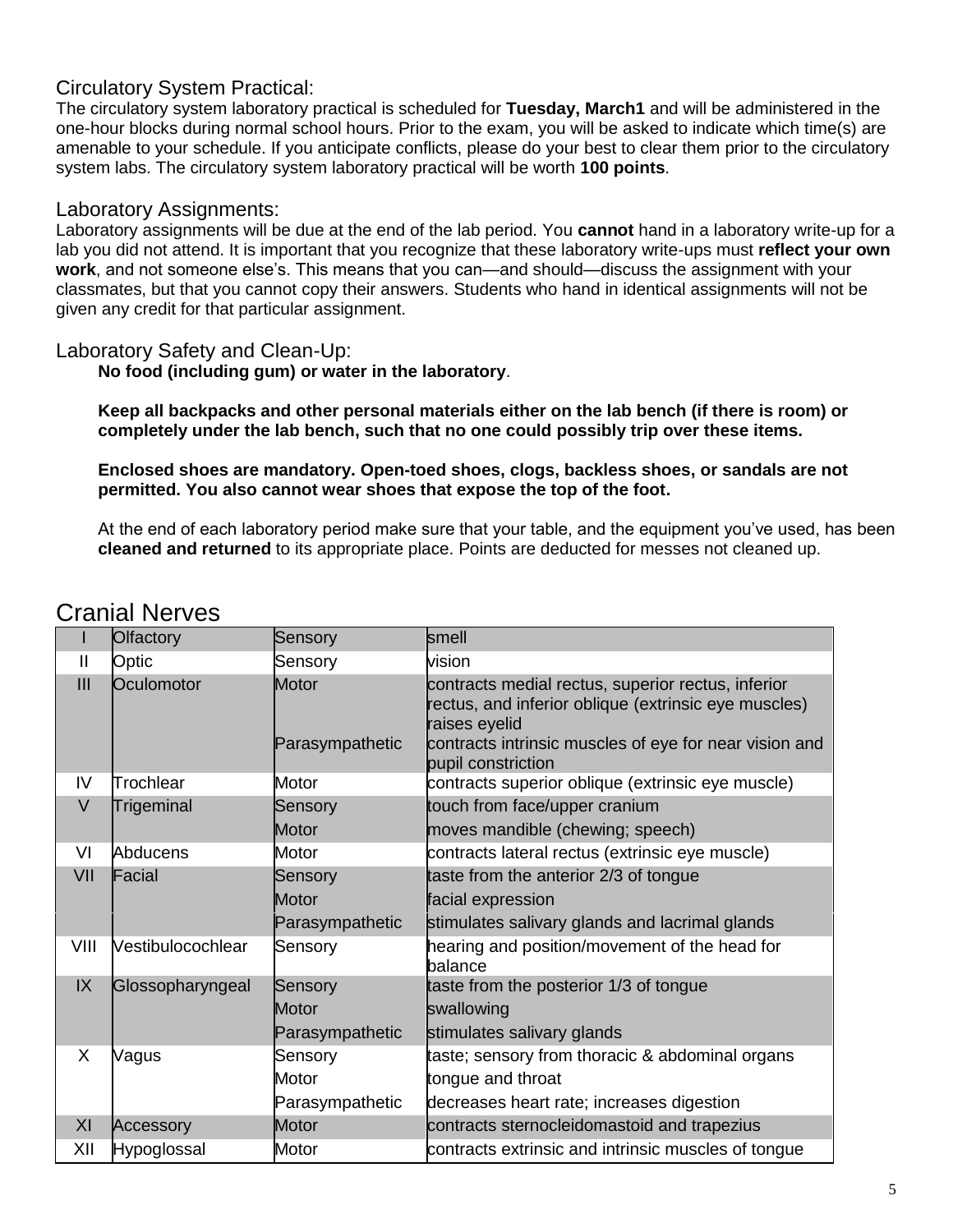### **PLNU COPYRIGHT POLICY**

Point Loma Nazarene University, as a non-profit educational institution, is entitled by law to use materials protected by the US Copyright Act for classroom education. Any use of those materials outside the class may violate the law.

### **PLNU ACADEMIC HONESTY POLICY**

Students should demonstrate academic honesty by doing original work and by giving appropriate credit to the ideas of others. Academic dishonesty is the act of presenting information, ideas, and/or concepts as one's own when in reality they are the results of another person's creativity and effort. A faculty member who believes a situation involving academic dishonesty has been detected may assign a failing grade for that assignment or examination, or, depending on the seriousness of the offense, for the course. Faculty should follow and students may appeal using the procedure in the university Catalog. See [Academic Policies](https://catalog.pointloma.edu/content.php?catoid=52&navoid=2919#Academic_Honesty) for definitions of kinds of academic dishonesty and for further policy information.

The laboratory portion of the course has a practical exam. Since these exams are administered in the lab, they cannot be given to the entire class at once, but must instead be given to smaller groups of students at separate times. Any discussion of the content of the exam between a student who has taken the practical exam with another student who has yet to take the exam will be considered to be cheating on the part of both students, and dealt with as described above.

### **PLNU ACADEMIC ACCOMMODATIONS POLICY**

PLNU is committed to providing equal opportunity for participation in all its programs, services, and activities. Students with disabilities may request course-related accommodations by contacting the Educational Access Center (EAC), located in the Bond Academic Center [\(EAC@pointloma.edu](mailto:EAC@pointloma.edu) or 619-849-2486). Once a student's eligibility for an accommodation has been determined, the EAC will issue an academic accommodation plan ("AP") to all faculty who teach courses in which the student is enrolled each semester.

PLNU highly recommends that students speak with their professors during the first two weeks of each semester/term about the implementation of their AP in that particular course and/or if they do not wish to utilize some or all of the elements of their AP in that course.

Students who need accommodations for a disability should contact the EAC as early as possible (i.e., ideally before the beginning of the semester) to assure appropriate accommodations can be provided. It is the student's responsibility to make the first contact with the EAC.

### **PLNU ATTENDANCE AND PARTICIPATION POLICY**

Regular and punctual attendance at all class sessions is considered essential to optimum academic achievement. If the student is absent for more than 10 percent of class sessions, the faculty member will issue a written warning of de-enrollment. If the absences exceed 20 percent, the student may be de-enrolled without notice until the university drop date or, after that date, receive the appropriate grade for their work and participation.

### **SPIRITUAL CARE**

Please be aware PLNU strives to be a place where you grow as whole persons. To this end, we provide resources for our students to encounter God and grow in their Christian faith. If students have questions, a desire to meet with the chaplain or have prayer requests you can contact the Office of Spiritual Development.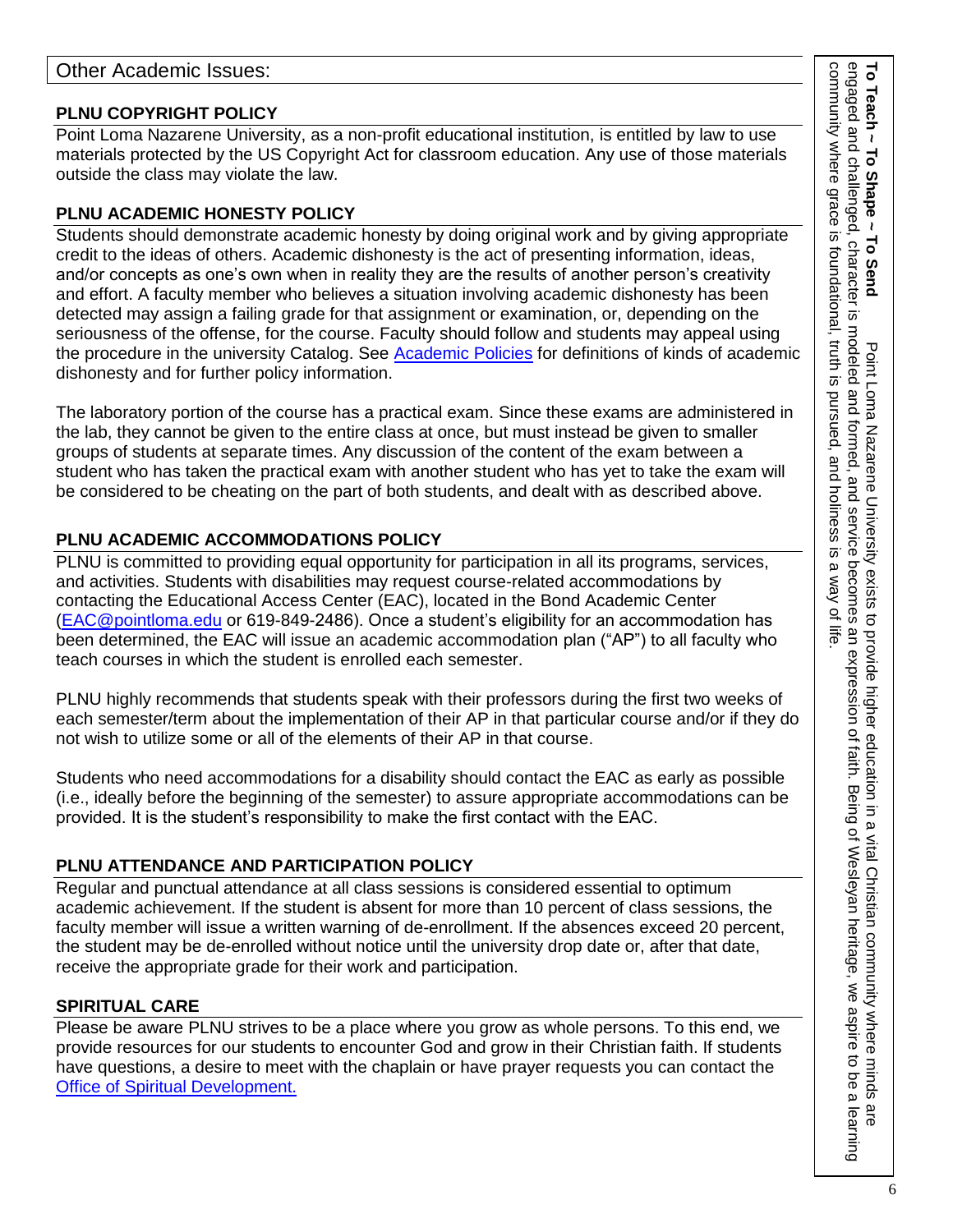| <b>Topic 1</b> | <b>Nervous System</b>        | Topic 5        | <b>Respiratory System</b> |
|----------------|------------------------------|----------------|---------------------------|
| Topic 2        | <b>Endocrine System</b>      | Topic 6        | Digestive System          |
| Topic 3        | <b>Cardiovascular System</b> | <b>Topic 7</b> | Urinary System            |
| Topic 4        | Immune System                | Topic 8        | <b>Diabetes Mellitus</b>  |

| Tentative Lecture Schedule |                                                                                                           |  |                              |  |  |
|----------------------------|-----------------------------------------------------------------------------------------------------------|--|------------------------------|--|--|
| Jan 11 $(Tu)$              | Sensory Receptors; Spinal Reflexes<br>nervous system (382-383); neurons (384-387); spinal cord (455-459)  |  | chp. 13 pp. 497-504, 506-511 |  |  |
| On Your Own                | <b>Categorizations of Sensory Receptors</b>                                                               |  |                              |  |  |
| <b>Jan 12 (W)</b>          | <b>Autonomic Nervous System</b><br>brain divisions (426); cranial nerves (479-487); spinal cord (455-459) |  | chp. 14 pp. 516-533          |  |  |
| <b>Jan 14 (F)</b>          | <b>Chemical Senses: Gustation and Olfaction</b><br>cranial nerves (479-487)                               |  | chp. 15 pp. 536-543          |  |  |

| Jan $17 \, (M)$   | <b>Martin Luther King Day</b>                                           |                     |
|-------------------|-------------------------------------------------------------------------|---------------------|
| <b>Jan 19 (W)</b> | <b>Visual System</b><br>cranial nerves (479-487); motor units (368-369) | chp. 15 pp. 544-562 |
| Jan 21 $(F)$      | Visual System<br>cranial nerves (479-487)                               | chp. 15 pp. 544-562 |

| Jan $24(M)$       | Ear Anatomy                                                                                     | chp. 15 pp. 562-577 |
|-------------------|-------------------------------------------------------------------------------------------------|---------------------|
|                   | cranial nerves (479-487)                                                                        |                     |
| <b>Jan 26 (W)</b> | Inner Ear Function: Hearing & Proprioception<br>cranial nerves (479-487)                        | chp. 15 pp. 562-577 |
| Jan 28 (F)        | <b>EXAM 1</b> Covers lecture material, on your own material and cranial<br>nerves $1/11 - 1/24$ |                     |

| <b>Jan 31 (M)</b> | Overview of Endocrine System<br>exocytosis (84); glands (135-137)                                      | chp. 16 pp. 584-592 |
|-------------------|--------------------------------------------------------------------------------------------------------|---------------------|
| Feb $2(W)$        | Pituitary and Hypothalamus<br>diencephalon (433-435)                                                   | chp. 16 pp. 593-600 |
| Feb $4(F)$        | Other Endocrine Glands<br>Ca <sup>++</sup> homeostasis (203-204); sympathetic nervous system (519-526) | chp. 16 pp. 601-621 |

| Feb 7 (M)  | Male Reproductive System<br>steroids (63); pituitary and hypothalamus (593-600)   | chp. 3 | pp. 111-116<br>chp. 26 pp. 1022-1039 |
|------------|-----------------------------------------------------------------------------------|--------|--------------------------------------|
| Feb 9 (W)  | Female Reproductive System<br>steroids (63); pituitary and hypothalamus (593-600) |        | chp. 26 pp. 1039-1058                |
| Feb 11 (F) | <b>EXAM 2</b> Covers lecture material 1/26-2/7                                    |        |                                      |

| Feb 14 (M)        | Heart Anatomy and Histology<br>membrane junctions (126-127); serous membrane (19-20); skeletal<br>muscle fibers (148-149) | chp. 17 pp. 630-646 |
|-------------------|---------------------------------------------------------------------------------------------------------------------------|---------------------|
| <b>Feb 16 (W)</b> | Cardiac Cycle & Heart Electrical Properties<br>action potentials and skeletal muscle (347-358)                            | chp. 17 pp. 647-661 |
| <b>Feb 18 (F)</b> | <b>Regulation of Cardiac Output</b><br>autonomic nervous system (510-533)                                                 | chp. 17 pp. 662-666 |

| Feb 21 (M)  | <b>Blood Vessels</b><br>histology (127-150)              | chp. 18 pp. 670-675, 687-692 |
|-------------|----------------------------------------------------------|------------------------------|
| Feb 23 (W)  | <b>Blood Flow and Blood Pressure</b><br>reflex arc (506) | chp. 18 pp. 675-687          |
| Feb $25(F)$ | EXAM 3<br>Covers lecture material 2/9-2/21               |                              |

| Feb 28 (M) | <b>Free Day</b>                                               |                     |
|------------|---------------------------------------------------------------|---------------------|
| Mar 1 (Tu) | <b>Lab Practical Exam-all sections</b>                        |                     |
| Mar $2(W)$ | <b>Blood</b>                                                  | chp. 19 pp. 723-751 |
|            | reversible reactions (42); osmosis (76-79); bone marrow (188) |                     |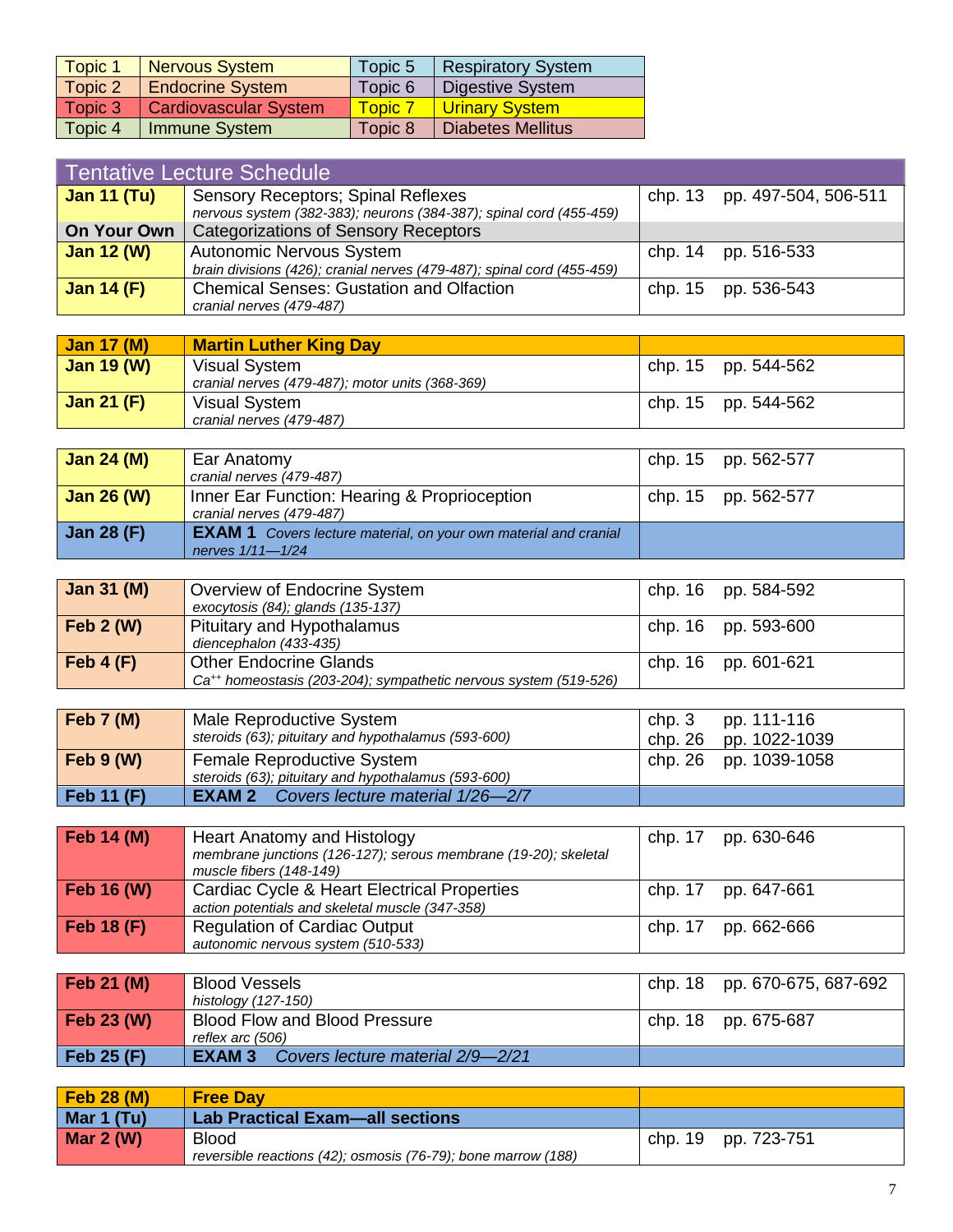| Mar $4(F)$         | <b>Blood</b>                                                                                                                       | chp. 19 | pp. 723-751                   |
|--------------------|------------------------------------------------------------------------------------------------------------------------------------|---------|-------------------------------|
|                    | bone marrow (188)                                                                                                                  |         |                               |
| <b>March 7-11</b>  | <b>Spring Break</b>                                                                                                                |         |                               |
|                    |                                                                                                                                    |         |                               |
| Mar 14 (M)         | Lymphatic System<br>osmosis (76-79)                                                                                                | chp. 20 | pp. 754-762                   |
| Mar 16 (W)         | Innate Immunity                                                                                                                    | chp. 20 | pp. 763-772                   |
|                    | plasma membrane (70-74); phagocytosis (83); skin (160-173);<br>hypothalamus (433)                                                  | chp. 23 | pp. 929-932                   |
| <b>Mar 18 (F)</b>  | <b>Adaptive Immunity</b>                                                                                                           | chp. 20 | pp. 772-787                   |
|                    | blood grouping & typing (746-750)                                                                                                  |         |                               |
| Mar 21 (M)         | Respiratory System Anatomy & Volumes                                                                                               | chp. 21 | pp. 802-817, 825-827          |
|                    | epithelial tissues & glands (127-137); cartilage (142-143); olfaction<br>(537-540); autonomic nervous system (516-533)             |         |                               |
| <b>On Your Own</b> | <b>Pulmonary Air Volumes and Capacities</b>                                                                                        |         |                               |
| Mar 23 (W)         | Ventilation                                                                                                                        | chp. 21 | pp. 818-825, 840-843          |
|                    | inflammation (768-771); autonomic nervous system (516-533); pH (47-<br>50); reflex arcs (506)                                      |         |                               |
| <b>Mar 25 (F)</b>  | <b>Exam 4</b> Covers lecture and on your own material 2/23-3/21                                                                    |         |                               |
|                    |                                                                                                                                    |         |                               |
| Mar 28 (M)         | Gas Exchange, O <sub>2</sub> transport<br>hemoglobin (726-727)                                                                     | chp. 21 | pp. 827-835                   |
| Mar 30 (W)         | CO <sub>2</sub> , Respiratory Pathologies<br>pH (47-50)                                                                            | chp. 21 | pp. 835-846                   |
| <b>Apr 1 (F)</b>   | Digestive Processes; GI Anatomy                                                                                                    | chp. 22 | pp. 851-868, 872-876          |
|                    | exocrine & endocrine glands (134-137); serous membranes (19-20)                                                                    |         |                               |
|                    |                                                                                                                                    |         |                               |
| Apr 4 (M)          | Accessory Digestive Organs and Digestion<br>exocrine & endocrine glands (134-137); enzymes (43-45); pH (47-50);                    |         | pp. 861-864, 868-871, 879-894 |
| Apr 6 (W)          | organic molecules (50-64);<br>Large Intestines; GI Pathologies                                                                     | chp. 22 | pp. 876-878                   |
|                    | osmosis and tonicity (76-80)                                                                                                       |         |                               |
| <b>Apr 8 (F)</b>   | <b>Urinary System Anatomy</b><br>membrane transport (80-82); capillaries (687-689)                                                 | chp. 24 | pp. 947-956                   |
|                    |                                                                                                                                    |         |                               |
| <b>Apr 11 (M)</b>  | <b>Urine Production</b>                                                                                                            | chp. 24 | pp. 957-981                   |
|                    | osmosis (76-80); capillaries (687-689)                                                                                             |         |                               |
| Apr 13 (W)         | Exam 5<br>Covers lecture material 3/23-4/8                                                                                         |         |                               |
| <b>Apr 15 (F)</b>  | <b>Easter Break</b>                                                                                                                |         |                               |
| <b>Apr 18 (M)</b>  | <b>Easter Break</b>                                                                                                                |         |                               |
| <b>Apr 20 (W)</b>  | Regulation of Urine and Body Fluid                                                                                                 | chp. 24 | pp. 957-981                   |
|                    | posterior pituitary (594-596); adrenal cortex (608-612)                                                                            | chp. 25 | pp. 984-987                   |
| <b>Apr 22 (F)</b>  | Urine Movement; Fluid Composition                                                                                                  | chp. 24 | pp. 970-971, 983-987          |
|                    |                                                                                                                                    | chp. 25 | pp. 993-1007                  |
|                    |                                                                                                                                    |         |                               |
| <b>Apr 25 (M)</b>  | pH Balance<br>pH (47-50); control of respiration (840-843)                                                                         | chp. 25 | pp. 1008-1018                 |
| Apr 27 (W)         | <b>Pancreas and Diabetes Mellitus</b>                                                                                              | chp. 16 | pp. 614-618                   |
|                    | pH (47-50); carbohydrates (51-52); oxygen transport (832-850);<br>control of respiration (840-843); tubular reabsorption (967-971) | chp. 22 | pp. 879-880                   |
| Apr 29 (F)         | Quiz only                                                                                                                          |         |                               |
|                    |                                                                                                                                    |         |                               |
| <b>May 2 (M)</b>   | <b>FINAL EXAM</b>                                                                                                                  |         |                               |
|                    | 10:30am-1:00pm                                                                                                                     |         |                               |